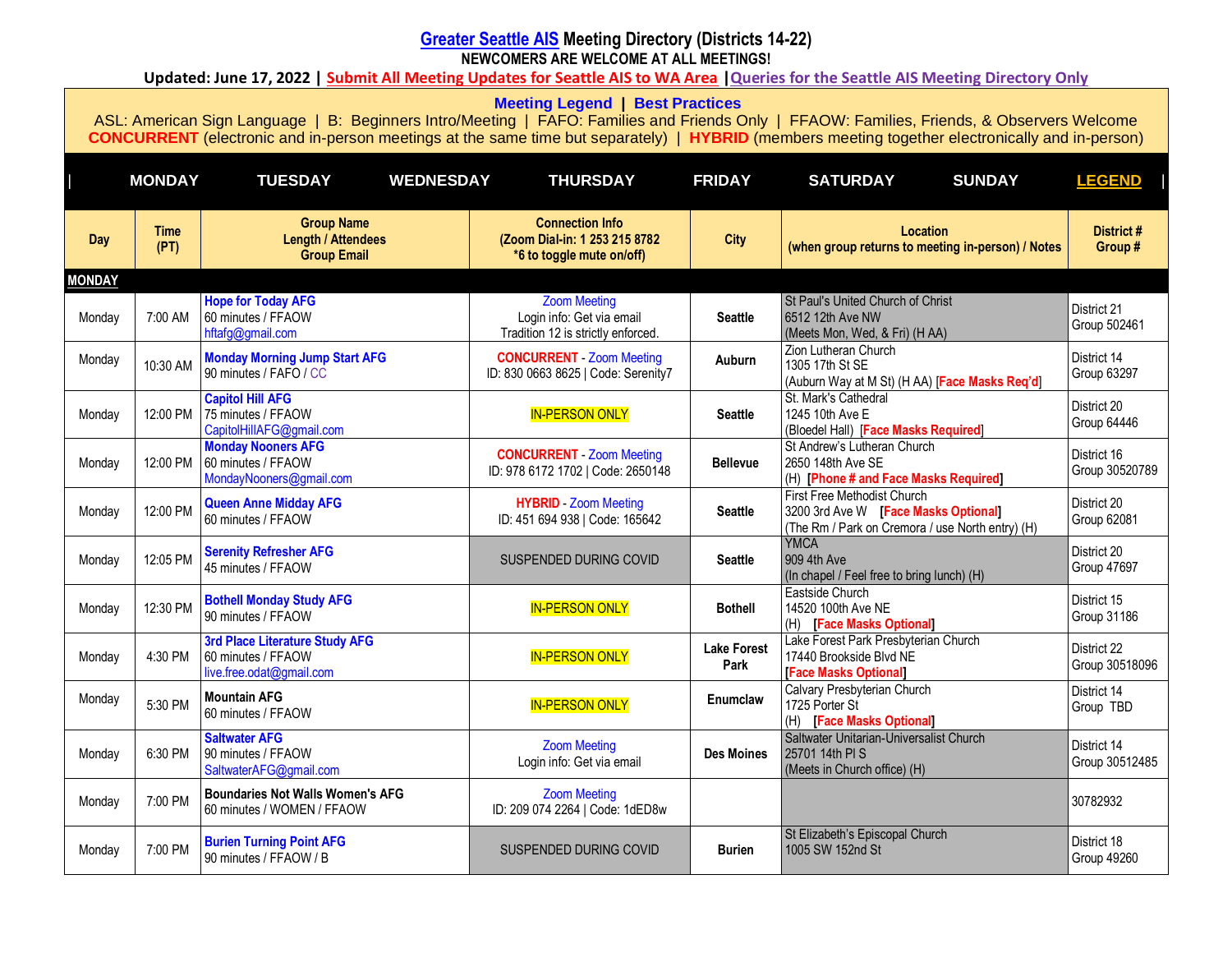<span id="page-1-0"></span>

|                | <b>MONDAY</b>       | <b>TUESDAY</b><br><b>WEDNESDAY</b>                                                      | <b>THURSDAY</b>                                                                      | <b>FRIDAY</b>        | <b>SUNDAY</b><br><b>SATURDAY</b>                                                                                     | <b>LEGEND</b>                     |
|----------------|---------------------|-----------------------------------------------------------------------------------------|--------------------------------------------------------------------------------------|----------------------|----------------------------------------------------------------------------------------------------------------------|-----------------------------------|
| Day            | <b>Time</b><br>(PT) | <b>Group Name</b><br><b>Length / Attendees</b><br><b>Group Email</b>                    | <b>Connection Info</b><br>(Zoom Dial-in: 1 253 215 8782<br>*6 to toggle mute on/off) | <b>City</b>          | <b>Location</b><br>(when group returns to meeting in-person) / Notes                                                 | District#<br>Group #              |
| Monday         | 7:00 PM             | <b>Just for Today AFG</b><br>90 minutes / FFAOW                                         | SUSPENDED DURING COVID                                                               | <b>Federal Way</b>   | <b>Brooklake Community Church</b><br>629 S 356th St<br>(AA)                                                          | District 14<br>Group 30512114     |
| Monday         | 7:00 PM             | <b>Living in the Solution AFG</b><br>90 minutes / FFAOW / B                             | <b>Zoom Meeting</b><br>ID: 644 418 9232   Code: 7830                                 | Kirkland             | Holy Spirit Lutheran Church<br>10021 NE 124th St<br>(N End ramp / Lower fellowship hall) (H)                         | District 15<br><b>Group 49784</b> |
| Monday         | 7:00 PM             | <b>Magnolia Monday Nite Fireside AFG</b><br>60 minutes / FFAOW                          | <b>Phone Meeting</b><br>Dial: 978 990 5000   Code: 688030                            | <b>Seattle</b>       | Magnolia United Church of Christ<br>3555 W McGraw St<br>(Upstairs)                                                   | District 20<br>Group 63177        |
| Monday         | 7:00 PM             | <b>Meadowdale AFG</b><br>90 minutes / FFAOW<br>(5th Mondays: Celebration of Recovery)   | <b>IN-PERSON ONLY</b>                                                                | <b>Edmonds</b>       | St Hilda & St Patrick Episcopal Church<br>15224 52nd Ave W<br>(H) [Face Masks Optional]                              | District 22<br><b>Group 49029</b> |
| Monday         | 7:00 PM             | <b>Parents for Serenity AFG</b><br>90 minutes / PARENTS / FFAOW / B<br>4mipfs@gmail.com | <b>Concurrent - Zoom Meeting</b><br>ID: 865 4575 4735   Code: 472234                 | <b>Mercer Island</b> | Holy Trinity Lutheran Church<br>8501 SE 40th St [face masks optional]<br>[enter on West side, lower parking lot] (H) | District 16<br>Group 61342        |
| Monday         | 7:00 PM             | <b>Renton Monday Night AFG</b><br>90 minutes / FFAOW                                    | <b>IN-PERSON ONLY</b>                                                                | Renton               | St Lukes Episcopal Church<br>Prichard Hall<br>99 Wells Ave S [Face Masks Required]                                   | District 17<br>Group 50914        |
| Monday         | 7:30 PM             | <b>Coal Creek South Bellevue AFG</b><br>60 minutes / FAFO                               | <b>HYBRID</b> Zoom Meeting<br>ID: 977 1552 8373   Code: 12800                        | <b>Bellevue</b>      | Newport Covenant Church<br>12800 SE Coal Creek Pkwy<br>(1st fir in main church bldg) (AA) [masks optional]           | District 16<br>Group 33387        |
| Monday         | 7:30 PM             | <b>Lake City Monday Night AFG</b><br>90 minutes / FFAOW                                 | SUSPENDED DURING COVID                                                               | <b>Seattle</b>       | Lake City Presbyterian Church<br>3841 NE 123rd St<br>(1 block off Sandpoint Way) (H)                                 | District 21<br>Group 44358        |
| Monday         | 7:30 PM             | <b>No Expectations Women's AFG</b><br>60 minutes / WOMEN / FFAOW                        | <b>IN-PERSON ONLY</b>                                                                | <b>Seattle</b>       | St Paul's United Church-Christ<br>6512 12th Ave NW<br>(AA) [Face Masks Required]                                     | District 21<br>Group 30731356     |
| Monday         | 7:30 PM             | <b>Richmond Beach AFG</b><br>90 minutes / FFAOW                                         | <b>Zoom Meeting</b><br>ID: 832 0101 7724   Code: 344660                              | <b>Shoreline</b>     | Aurora Church of the Nazarene<br>1900 N 175th St<br>(H AA)                                                           | District 22<br><b>Group 14320</b> |
| Monday         | 7:30 PM             | <b>Salmon Bay Candlelight AFG</b><br>90 minutes / FFAOW                                 | <b>Zoom Meeting</b><br>ID: 815 1082 7369   Code: 435506                              | <b>Seattle</b>       | <b>Ballard First Lutheran Church</b><br>2006 NW 65th St - Havvik Hall<br>(Behind parking & house office) (H)         | District 21<br><b>Group 41889</b> |
| <b>TUESDAY</b> |                     |                                                                                         |                                                                                      |                      |                                                                                                                      |                                   |
| Tuesday        | 7:00 AM             | <b>Opening Our Hearts AFG</b><br>60 minutes / FAFO                                      | <b>Zoom Meeting</b><br>ID: 838 8546 9911   Code: 684135                              | <b>Seattle</b>       | <b>St Therese Parish House</b><br>3416 E Marion St                                                                   | District 20<br>Group 30614923     |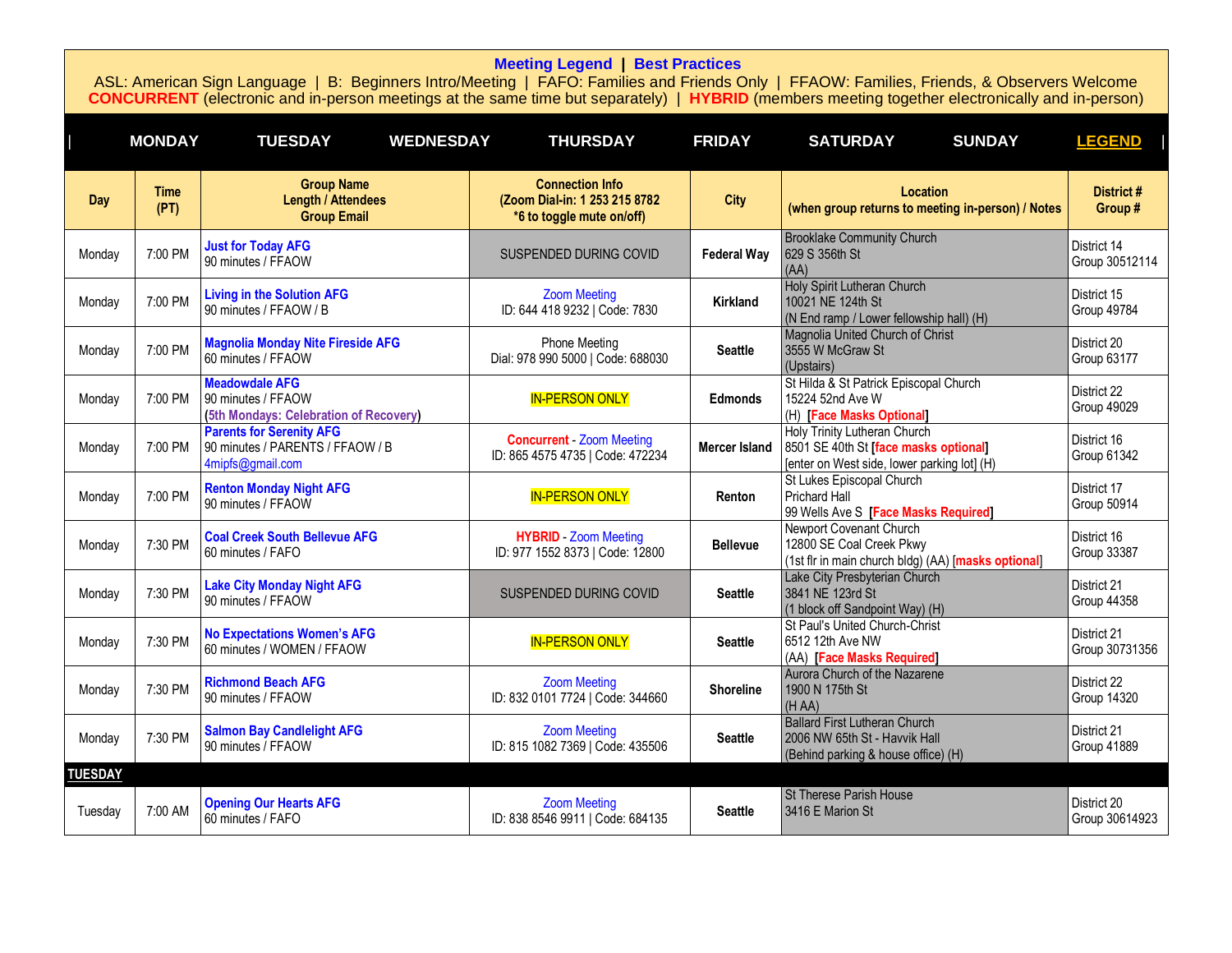|            | <b>MONDAY</b>       | <b>TUESDAY</b><br><b>WEDNESDAY</b>                                   | <b>THURSDAY</b>                                                                        | <b>FRIDAY</b>     | <b>SUNDAY</b><br><b>SATURDAY</b>                                                                      | <b>LEGEND</b>                     |
|------------|---------------------|----------------------------------------------------------------------|----------------------------------------------------------------------------------------|-------------------|-------------------------------------------------------------------------------------------------------|-----------------------------------|
| <b>Day</b> | <b>Time</b><br>(PT) | <b>Group Name</b><br><b>Length / Attendees</b><br><b>Group Email</b> | <b>Connection Info</b><br>(Zoom Dial-in: 1 253 215 8782<br>*6 to toggle mute on/off)   | <b>City</b>       | <b>Location</b><br>(when group returns to meeting in-person) / Notes                                  | District #<br>Group #             |
| Tuesday    | 10:00 AM            | <b>Highland Tuesday AFG</b><br>90 minutes / B / FAFO                 | <b>IN-PERSON ONLY</b><br><b>[Vaccinations and Face Masks</b><br><b>Required</b> ]      | <b>Shoreline</b>  | St Dunstan's Episcopal Church<br>722 N 145th St<br>(H) (enter from the lower parking lot)             | District 21<br>Group 14311        |
| Tuesday    | 10:00 AM            | <b>Renton Tuesday Morning AFG</b><br>90 minutes / FFAOW              | <b>HYBRID</b> Zoom Meeting<br>ID: 84884414516   Code 968969                            | Renton            | First United Methodist Church<br>2201 NE 4th St<br>(Lower lot and entrance) (H) [Face Masks Optional] | District 17<br><b>Group 14290</b> |
| Tuesday    | 12:30 PM            | <b>Kirkland Tuesday Afternoon AFG</b><br>90 minutes / FFAOW          | SUSPENDED DURING COVID                                                                 | Kirkland          | Kirkland Congregational Church<br>106 5th Ave<br>(Room 21)                                            | District 15<br><b>Group 44099</b> |
| Tuesday    | 12:30 PM            | <b>Tuesday Reboot AFG - West Seattle</b><br>75 minutes / FFAOW       | <b>Zoom Meeting</b><br>ID: 873 5336 2294   Code: 861344                                | <b>Seattle</b>    | The Fauntleroy Church<br>9140 California Ave SW<br>(Meets in 4th floor library) (H)                   | District 19<br>Group 30619812     |
| Tuesday    | 6:30 PM             | <b>Vashon Island Women's AFG</b><br>90 minutes / WOMEN / FFAOW       | <b>Zoom Meeting</b><br>ID: 969 753 368   Code: 377159                                  | Vashon            | Episcopal Church<br>15420 Vashon Hwy SW<br>(FF)                                                       | District 19<br>Group 502955       |
| Tuesday    | 7:00 PM             | <b>Parents and Friends AFG</b><br>60 minutes / PARENTS / FFAOW       | <b>Zoom Meeting</b><br>ID: 746 259 393   Code: 228375                                  | Auburn            | <b>St Matthew Episcopal Church</b><br>123 L St NE<br>(H)                                              | District 14<br>Group 30543700     |
| Tuesday    | 7:00 PM             | <b>Serenity in Snoqualmie AFG</b><br>60 minutes / FFAOW              | <b>HYBRID</b> - Zoom Meeting<br>ID: 532 016 600   Code: 123450303<br><b>Book Study</b> | Snoqualmie        | St Clare Episcopal Church<br>8650 Railroad Ave<br>(Left side room)                                    | District 16<br>Group 30657168     |
| Tuesday    | 7:00 PM             | <b>Steps to Serenity AFG</b><br>60 minutes / FFAOW                   | SUSPENDED DURING COVID                                                                 | <b>Des Moines</b> | Des Moines United Methodist Church<br>22225 9th Ave S<br>(H AA)                                       | District 18<br>Group 65354        |
| Tuesday    | 7:00 PM             | <b>Tuesday Night Living the Legacies AFG</b><br>90 minutes / FAFO    | SUSPENDED DURING COVID                                                                 | Renton            | St Lukes Episcopal Church<br><b>Prichard Hall</b><br>99 Wells Ave S                                   | District 17<br>Group 30629713     |
| Tuesday    | 7:00 PM             | <b>Tuesday Unity AFG</b><br>75 minutes / FFAOW                       | <b>Zoom Meeting</b><br>ID: 810 034 621   Code: 026128                                  | <b>Seattle</b>    | Lutheran Church of the Good Shepherd<br>2116 E Union St<br>(Late: signal at downstairs window)        | District 20<br>Group 30592290     |
| Tuesday    | 7:15 PM             | <b>Bothell Tuesday Niters AFG</b><br>90 minutes / FFAOW / B          | <b>IN-PERSON ONLY</b>                                                                  | <b>Bothell</b>    | Eastside Four Square Church<br>14520 100th Ave NE<br>(H AA Free CH) [Face Masks Required]             | District 15<br>Group 14130        |
| Tuesday    | 7:30 PM             | <b>Denny Park Family AFG</b><br>60 minutes / FFAOW                   | <b>Zoom Meeting</b><br>ID: 893559024   Code: 208212                                    | <b>Seattle</b>    | Denny Park Lutheran Church<br>766 John St<br>(Ring bell for entry)                                    | District 20<br><b>Group 27198</b> |
| Tuesday    | 7:30 PM             | <b>Edmonds AFG</b><br>90 minutes / FFAOW                             | SUSPENDED DURING COVID<br>(visiting Alderwood AFG)                                     | <b>Edmonds</b>    | United Methodist Church<br>828 Caspers St<br>(HAT)                                                    | District 22<br>Group 500668       |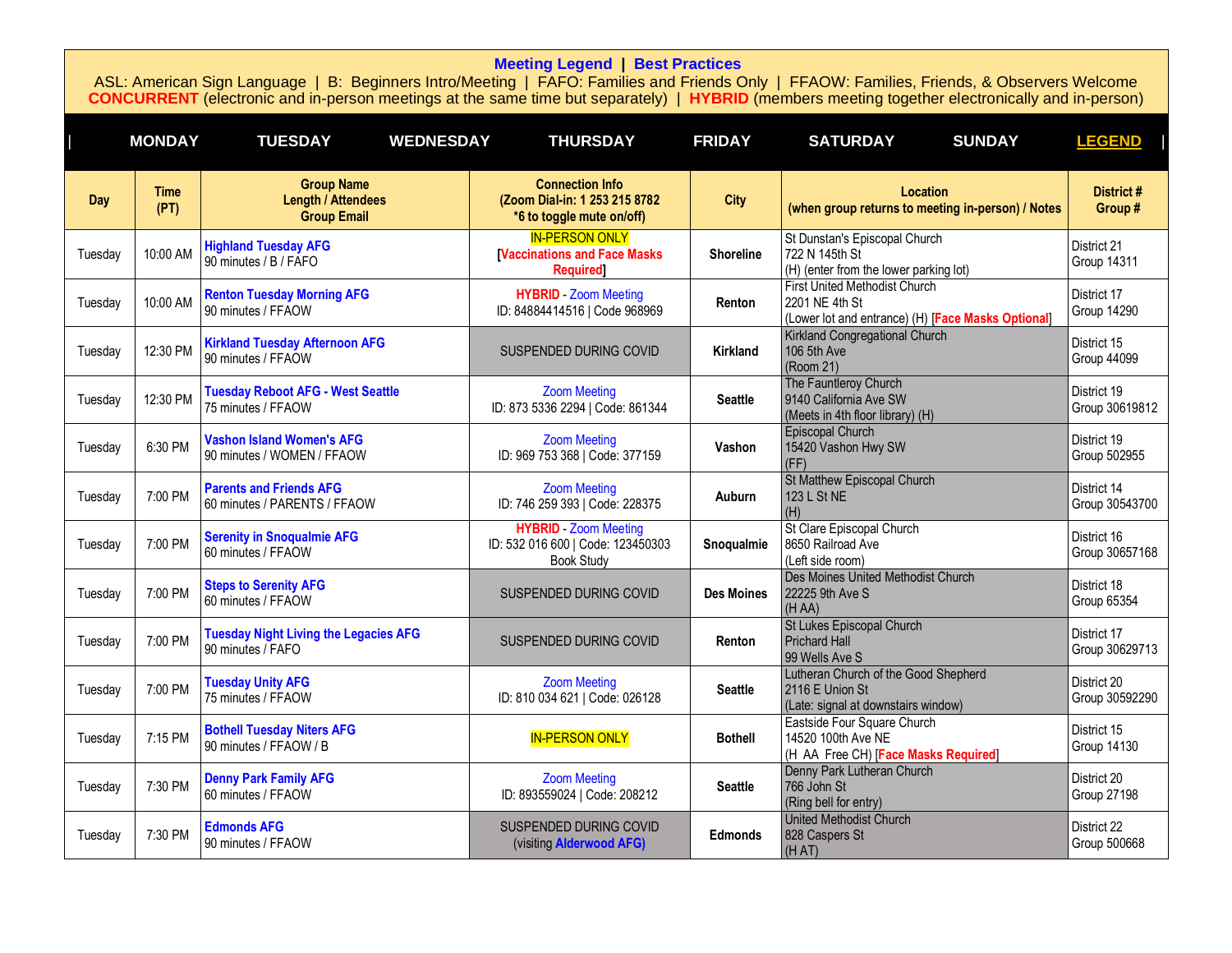<span id="page-3-0"></span>

|                  | <b>MONDAY</b>       | <b>TUESDAY</b><br><b>WEDNESDAY</b>                                                            | <b>THURSDAY</b>                                                                                               | <b>FRIDAY</b>                      | <b>SUNDAY</b><br><b>SATURDAY</b>                                                                                                        | <b>LEGEND</b>                     |
|------------------|---------------------|-----------------------------------------------------------------------------------------------|---------------------------------------------------------------------------------------------------------------|------------------------------------|-----------------------------------------------------------------------------------------------------------------------------------------|-----------------------------------|
| Day              | <b>Time</b><br>(PT) | <b>Group Name</b><br><b>Length / Attendees</b><br><b>Group Email</b>                          | <b>Connection Info</b><br>(Zoom Dial-in: 1 253 215 8782<br>*6 to toggle mute on/off)                          | <b>City</b>                        | Location<br>(when group returns to meeting in-person) / Notes                                                                           | District#<br>Group#               |
| Tuesday          | 7:30 PM             | <b>North End Men's AFG</b><br>90 minutes / MEN / FAFO                                         | <b>Zoom Meeting</b><br>ID: 869 6295 9662   Code: 584365                                                       | <b>Shoreline</b>                   | St David Emmanuel Episcopal Church<br>18842 Meridian Ave N                                                                              | District 22<br>Group 500659       |
| Tuesday          | 7:30 PM             | <b>Tuesday Night Gratitude AFG</b><br>60 minutes / FFAOW / B<br>RedmondTuesdayNight@gmail.com | <b>Zoom Meeting</b><br>ID: 921 9042 9884   Code: 16540                                                        | Redmond                            | <b>Redmond United Methodist Church</b><br>16540 NE 80th St<br>(AA)                                                                      | District 15<br>Group 52374        |
| Tuesday          | 7:30 PM             | <b>Wedgwood Tuesday Night AFG</b><br>(formerly View Ridge Open AFG)<br>60 minutes / FFAOW     | <b>Zoom Meeting</b><br>ID: 820 9651 4445   Code: 494187                                                       | <b>Seattle</b>                     | Wedgwood Presbyterian Church<br>8008 35th Ave NE Fireside Rm<br>(Enter NE 80th St, upstairs) (H)                                        | District 21<br>Group 41334        |
| <b>WEDNESDAY</b> |                     |                                                                                               |                                                                                                               |                                    |                                                                                                                                         |                                   |
| Wednesday        | 7:00 AM             | <b>Hope for Today AFG</b><br>60 minutes / FFAOW<br>hftafg@gmail.com                           | <b>CONCURRENT</b> - Zoom Meeting<br>Email for login info                                                      | <b>Seattle</b>                     | St Paul's United Church of Christ<br>6512 12th Ave NW [Face Masks Optional]<br>(Meets M & F (zoom), W only (concurrent)) (H AA)         | District 21<br>Group 502461       |
| Wednesdav        | 10:30 AM            | <b>Wednesday Morning Sunshine AFG</b><br>90 minutes / FAFO<br>wmsfedway@gmail.com             | <b>IN-PERSON ONLY</b>                                                                                         | <b>Federal Way</b>                 | Light of Christ Lutheran Church<br>2400 SW 344th St<br>(Free childcare) (CH) [Face Masks Required]                                      | District 14<br>Group 25474        |
| Wednesday        | 1:30 PM             | Let It Begin with Me AFG<br>60 minutes / FFAOW                                                | SUSPENDED DURING COVID                                                                                        | <b>Burien</b>                      | <b>Highline United Methodist</b><br>13015 1st Ave S<br>(use side entrance/basement) (H)                                                 | District 18<br>Group 30600898     |
| Wednesday        | 7:00 PM             | <b>Alderwood AFG</b><br>75 minutes / FFAOW                                                    | <b>IN-PERSON ONLY</b>                                                                                         | <b>Edmonds</b>                     | Maplewood Presbyterian Church<br>19523 84th Ave W<br>(Corner at 196th) (H) [Face Masks Required]                                        | District 22<br>Group 30623421     |
| Wednesday        | 7:00 PM             | <b>Courage to Change AFG - Seattle</b><br>75 minutes / FFAOW                                  | In-Person Only (4th Wednesdays only)<br>Zoom Meeting Only (all other weeks)<br>ID: 462 9397184   Code: SQSea3 | <b>Seattle</b>                     | Mount Baker Park Presbyterian Church<br>3201 Hunter Blvd S (Upstairs room) (4th Weds only)<br>[Face Masks Required; Vaccinations Rec'd] | District 19<br>Group 62852        |
| Wednesday        | 7:00 PM             | <b>Experience Strength and Hope AFG</b><br>90 minutes / FFAOW / B                             | SUSPENDED DURING COVID                                                                                        | Renton                             | Fairwood Community United Methodist Church<br>15255 SE Fairwood Blvd<br>(H)                                                             | District 17<br>Group 30519364     |
| Wednesdav        | 7:00 PM             | <b>Maple Valley Wednesday Night AFG</b><br>90 minutes / FFAOW<br>mvwn17@gmail.com             | <b>HYBRID</b> - Zoom Meeting<br>Login info: Get via email                                                     | Covington                          | Light of Life Lutheran Church<br>28525 216th Ave SE<br>(next to church) (H) [Face Masks Required]                                       | District 14<br>Group 62618        |
| Wednesday        | 7:00 PM             | <b>Sunset AFG</b><br>90 minutes / FFAOW<br>https://sunsetafg.wordpress.com/                   | <b>Zoom Meeting</b><br>ID: 271 293 516   Code: 30278                                                          | <b>Seattle</b>                     | <b>Woodland Park Methodist Church</b><br>302 N 78th St<br>(Fellowship Hall, enter from N 78th) (H)                                      | District 21<br><b>Group 14327</b> |
| Wednesday        | 7:00 PM             | <b>Wednesday Back to Basics AFG</b><br>60 minutes / FFAOW                                     | <b>IN-PERSON ONLY</b>                                                                                         | <b>Mountlake</b><br><b>Terrace</b> | Bethesda Lutheran Church<br>23406 56th Ave W<br><b>[Face Masks Required]</b>                                                            | District 22<br>Group 501477       |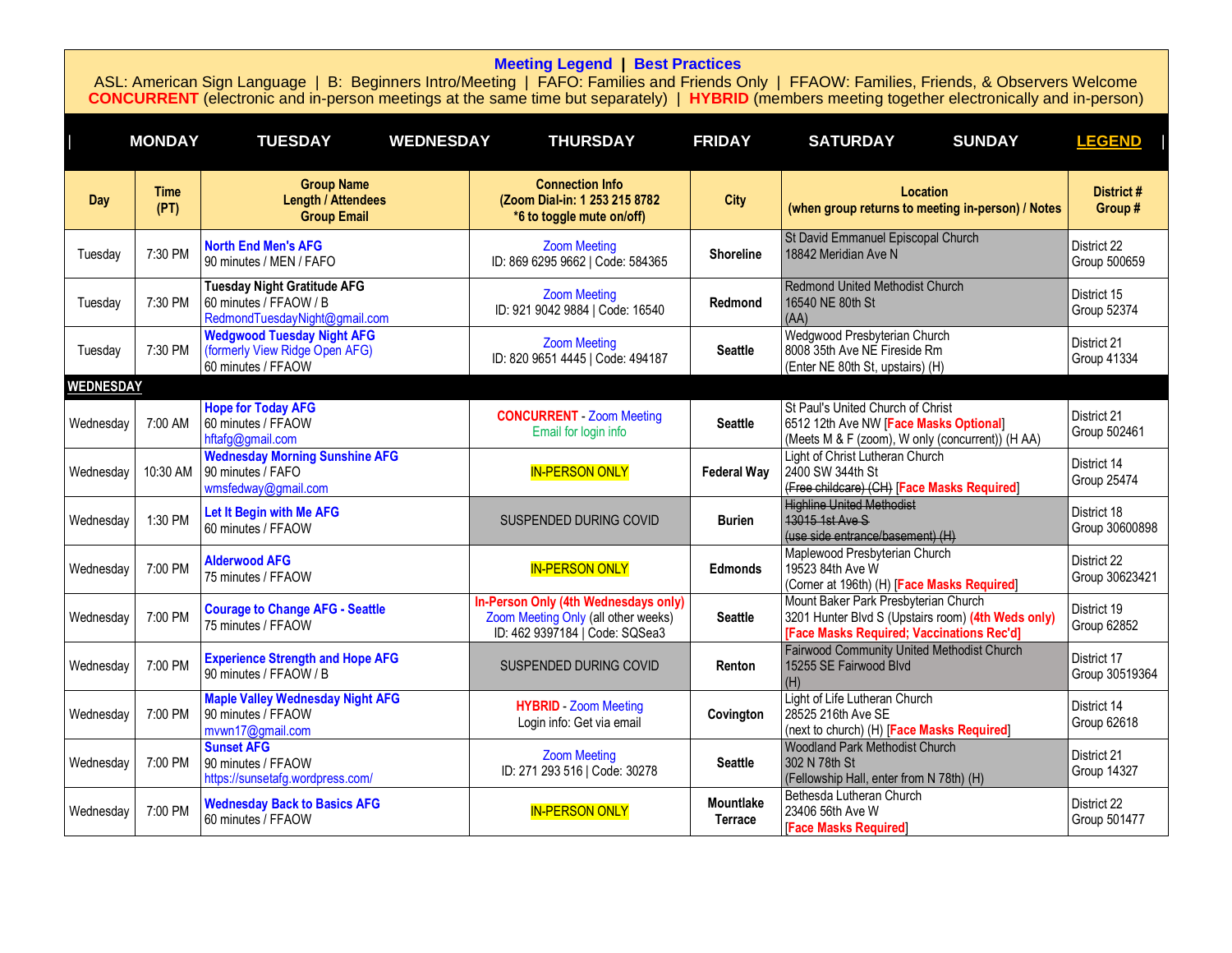<span id="page-4-0"></span>

|                 | <b>MONDAY</b>              | <b>TUESDAY</b><br><b>WEDNESDAY</b>                                                    | <b>THURSDAY</b>                                                                          | <b>FRIDAY</b>     | <b>SUNDAY</b><br><b>SATURDAY</b>                                                                        | <b>LEGEND</b>                                  |
|-----------------|----------------------------|---------------------------------------------------------------------------------------|------------------------------------------------------------------------------------------|-------------------|---------------------------------------------------------------------------------------------------------|------------------------------------------------|
| Day             | <b>Time</b><br>(PT)        | <b>Group Name</b><br><b>Length / Attendees</b><br><b>Group Email</b>                  | <b>Connection Info</b><br>(Zoom Dial-in: 1 253 215 8782<br>*6 to toggle mute on/off)     | <b>City</b>       | Location<br>(when group returns to meeting in-person) / Notes                                           | District #<br>Group#                           |
| Wednesday       | 7:00 PM                    | <b>Wednesday's Women AFG</b><br>90 minutes / WOMEN / FAFO                             | <b>IN-PERSON ONLY</b>                                                                    | <b>Kirkland</b>   | Kirkland Congregational Church<br>106 5th Ave<br>Upstairs, Room 21 [Face masks optional]                | District 15<br>Group 64991                     |
| Wednesdav       | 7:00 PM                    | <b>Women Seeking Serenity AFG</b><br>90 minutes / WOMEN / FAFO                        | <b>Zoom Meeting</b><br>ID: 857 8779 0803   Code: 784677                                  | Kirkland          |                                                                                                         | District 15<br>Group 30769092                  |
| Wednesday       | 7:30 PM                    | <b>Auburn Wednesday Night AFG</b><br>90 minutes / FAFO / B                            | SUSPENDED DURING COVID                                                                   | Auburn            | Zion Lutheran Church<br>1305 17th St SE<br>(Auburn Way at M St) (H AT AA)                               | District 14<br><b>Group 14109</b>              |
| Wednesday       | 7:30 PM                    | <b>Midweek Men's AFG</b><br>90 minutes / MEN / FFAOW / B                              | <b>Zoom Meeting</b><br>ID: 857 8017 2055   Code: 857372                                  | <b>Kirkland</b>   | Salt House Church<br>11920 NE 80th St<br>(H)                                                            | District 15<br>Group 53963                     |
| Wednesday       | 8:00 PM                    | <b>Newport Study AFG</b><br>90 minutes / FAFO                                         | <b>HYBRID</b> Zoom Meeting<br>ID: 990 8011 7489   Code: 4228                             | <b>Bellevue</b>   | St Margaret's Episcopal Church<br>4228 Factoria Blvd<br>(Basement / Follow signs) [Face Masks Optional] | District 16<br><b>Group 14122</b>              |
| Wednesday       | 8:00 PM                    | <b>Queen Anne AFG</b><br>75 minutes / FFAOW                                           | <b>Zoom Meeting</b><br>ID: 709 493 868   Code: 742729                                    | <b>Seattle</b>    | Queen Anne Lutheran Church<br>2400 8th Ave W<br>(AT AA)                                                 | District 20<br>Group 14319                     |
| <b>THURSDAY</b> |                            |                                                                                       |                                                                                          |                   |                                                                                                         |                                                |
| Thursday        | 7:00 AM                    | <b>Focus on Gratitude AFG</b><br>60 minutes / FFAOW<br>fogzoom2021@gmail.com          | <b>Zoom Meeting</b><br>ID: 822 0783 2473   Code: 920052                                  | <b>Seattle</b>    | Seattle University Student Center<br>901 12th Ave #122<br>(Jolly Rm-1st floor / Street parking) (FF)    | District 20<br>Group 30503143                  |
| Thursday        | 8:00 AM                    | Somewhere Men's Online Gratitude Meeting<br>90 minutes / FAFO<br>smogmtm8am@gmail.com | <b>Zoom Meeting</b><br>ID: 869 5089 3684   Code: 718948                                  | <b>Seattle</b>    |                                                                                                         | 2021-05<br>Group 30744787                      |
| Thursday        | 10:00 AM                   | <b>Issaquah Day AFG</b><br>90 minutes / FFAOW<br>issqdayafg@gmail.com                 | <b>Zoom Meeting</b><br>Login info: Get via email<br>12th Tradition is strictly enforced. | Issaquah          | Our Savior Lutheran Church<br>745 Front St S                                                            | District 16<br><b>Group 14204</b>              |
| Thursday        | 10:00 AM                   | <b>Kirkland Thursday Morning AFG</b><br>90 minutes / B / FAFO                         | <b>Zoom Meeting</b><br>ID: 832 0523 7594   Code: 133691                                  | <b>Kirkland</b>   |                                                                                                         | District 15<br><b>Group 14223</b><br>6/24/2021 |
| Thursday        | 12:30 PM<br>No mtg<br>6/23 | <b>Sound Serenity AFG</b><br>60 minutes / FAFO                                        | <b>IN-PERSON ONLY</b><br>(not meeting on 6/23/2022 only)                                 | <b>Des Moines</b> | Grace Lutheran Church<br>22975 24th Ave S<br>(Side door at north of church) (H) [Face Masks]            | District 18<br>Group 45476                     |
| Thursday        | 6:30 PM                    | <b>Women Living in Focus AFG (Seattle)</b><br>90 minutes / WOMEN / FAFO               | <b>Zoom Meeting</b><br>ID: 805 686 374   Code: 347291                                    | <b>Seattle</b>    | The Fauntleroy Church<br>9140 California Ave SW<br>(CH H)                                               | District 19<br>Group 44646                     |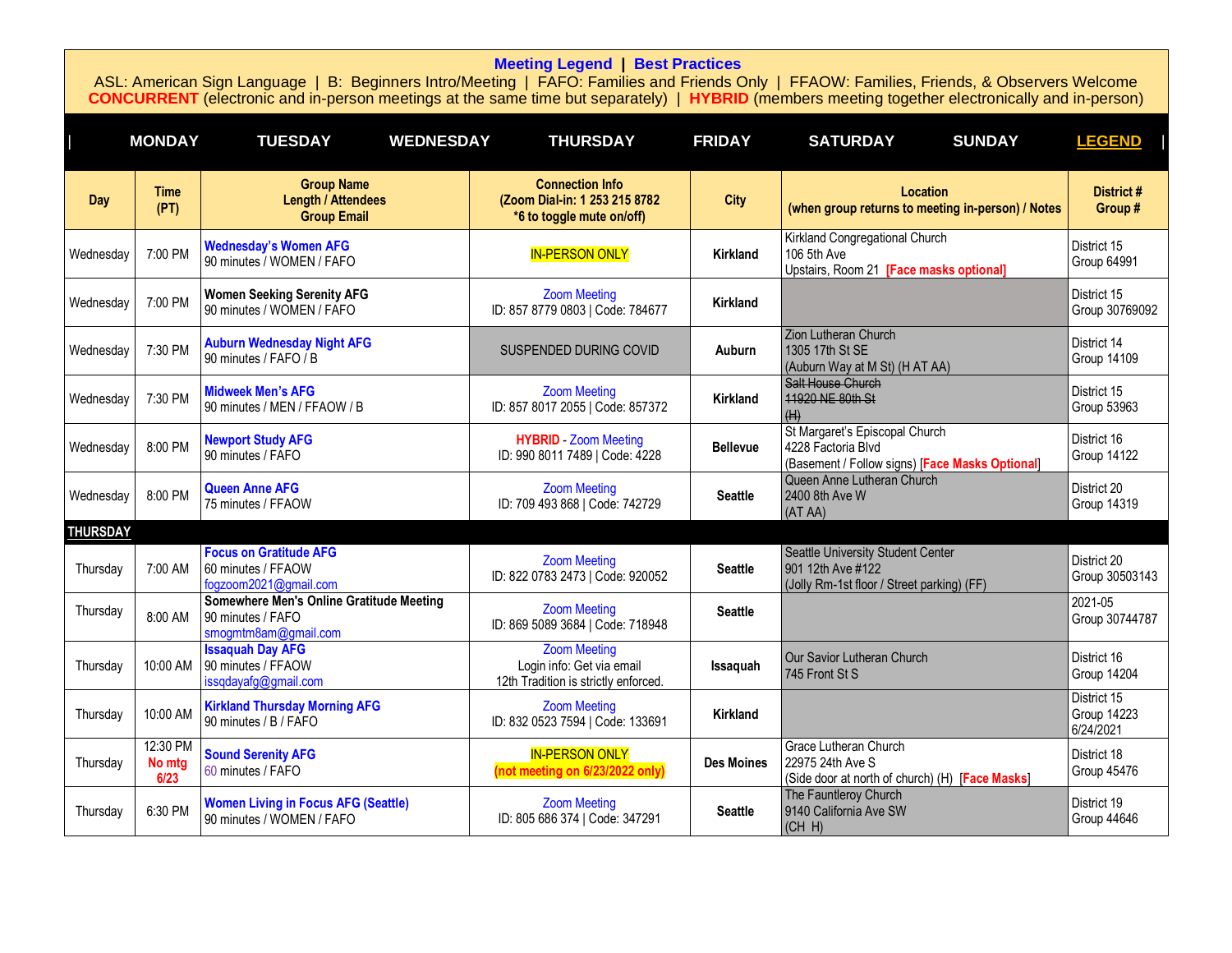<span id="page-5-0"></span>

|               | <b>MONDAY</b>       | <b>TUESDAY</b><br><b>WEDNESDAY</b>                                                              | <b>THURSDAY</b>                                                                                          | <b>FRIDAY</b>    | <b>SUNDAY</b><br><b>SATURDAY</b>                                                                            | <b>LEGEND</b>                     |
|---------------|---------------------|-------------------------------------------------------------------------------------------------|----------------------------------------------------------------------------------------------------------|------------------|-------------------------------------------------------------------------------------------------------------|-----------------------------------|
| Day           | <b>Time</b><br>(PT) | <b>Group Name</b><br><b>Length / Attendees</b><br><b>Group Email</b>                            | <b>Connection Info</b><br>(Zoom Dial-in: 1 253 215 8782<br>*6 to toggle mute on/off)                     | <b>City</b>      | Location<br>(when group returns to meeting in-person) / Notes                                               | District #<br>Group#              |
| Thursday      | 7:00 PM<br>new time | <b>Madison Madrona AFG</b><br>90 minutes / B / FFAOW / BIPOC / LGBTQIA                          | <b>IN-PERSON ONLY</b>                                                                                    | <b>Seattle</b>   | Epiphany Church Parish Hall<br>1805 38th Ave<br>(Upstairs) [Face Masks Optional]                            | District 20<br><b>Group 46407</b> |
| Thursday      | 7:00 PM             | <b>New Horizons AFG</b><br>90 minutes / B / FFAOW                                               | <b>Zoom Meeting</b><br>ID: 871 8802 5506   Passcode: 212121                                              | Carnation        | <b>Tolt Congregational Church</b><br>4851 Tolt Ave<br>(H)                                                   | District 15<br>Group 30537397     |
| Thursday      | 7:00 PM             | <b>Terrace View AFG</b><br>90 minutes / FFAOW                                                   | <b>Phone Meeting</b><br>Dial: 605-313-4484   Code: 503150                                                | Lynnwood         | Gloria Dei Lutheran Church<br>3215 Larch Way<br>(H)                                                         | District 22<br><b>Group 30760</b> |
| Thursday      | 7:30 PM             | <b>Bellevue Lake Hills AFG</b><br>90 minutes / FFAOW<br>lakehillsthursdaynite@gmail.com         | <b>HYBRID</b> - Zoom Meeting<br>ID: 999 6642 1488   Code: 2650148                                        | <b>Bellevue</b>  | Saint Andrew's Lutheran Church<br>2650 148th Ave SE<br>(HATAA) [Face Masks Optional]                        | District 16<br><b>Group 14118</b> |
| Thursday      | 7:30 PM             | <b>Eastside Parents AFG</b><br>90 minutes / PARENTS / FFAOW                                     | <b>Zoom Meeting</b><br>ID: 856 1992 6150   Code: 016103                                                  | Issaquah         | <b>Faith United Methodist Church</b><br>3924 Issaquah-Pine Lk Rd SE                                         | District 16<br>Group 30522678     |
| Thursday      | 7:30 PM             | <b>Fremont AFG</b><br>60 minutes / FFAOW                                                        | <b>IN-PERSON ONLY</b>                                                                                    | <b>Seattle</b>   | <b>Emannuel Church</b><br>503 N 50th St<br>(Meets in 1st floor lounge) [Face Masks Optional]                | District 20<br>Group 30580844     |
| Thursday      | 7:30 PM             | <b>Renton Thursday Night AFG</b><br>90 minutes / B / FFAOW                                      | <b>HYBRID</b> - Zoom Meeting<br>ID: 293 138 1614                                                         | Renton           | St Lukes Episcopal Church<br>99 Wells Ave S<br>(Pritchard Hall) [Face Masks Required]                       | District 17<br><b>Group 14286</b> |
| Thursday      | 7:30 PM             | <b>Stay In Your Lane (Men's) AFG</b><br>60 minutes / MEN / FFAOW                                | <b>IN-PERSON ONLY</b><br>(Fireside Room, upstairs, entrance near<br>Children's Book Free Little Library) | <b>Seattle</b>   | Queen Anne Presbyterian Church<br>414 W Howe St<br>[Face Masks Optional]                                    | District 21<br>Group 30786241     |
| <b>FRIDAY</b> |                     |                                                                                                 |                                                                                                          |                  |                                                                                                             |                                   |
| Friday        | 7:00 AM             | <b>Hope for Today AFG</b><br>60 minutes / FFAOW<br>hftafg@gmail.com                             | <b>Zoom Meeting</b><br>Login info: Get via email<br>Tradition 12 is strictly enforced.                   | <b>Seattle</b>   | St Paul's United Church of Christ<br>6512 12th Ave NW<br>(Meets Mon, Wed, & Fri) (H AA)                     | District 21<br>Group 502461       |
| Friday        | 10:00 AM            | <b>Highlands Friday AM AFG</b><br>90 minutes / FFAOW                                            | <b>Zoom Meeting</b><br>ID: 823 9645 6681 Code: 245840                                                    | <b>Shoreline</b> | St. Dunstan's Episcopal Church<br>722 N 145th St (Back entrance)<br>[Vaccinations and Face Masks Required]  | District 21<br>Group 32362        |
| Friday        | 10:30 AM            | <b>Auburn Friday Morning AFG</b><br>90 minutes / FAFO                                           | <b>CONCURRENT</b> Zoom Meeting<br>ID: 813 6592 4976   Code: 9853064                                      | Auburn           | Zion Lutheran Church<br>1305 17th St SE<br>(Auburn Way at M St) (H AA) [face masks req'd]                   | District 14<br><b>Group 23848</b> |
| Friday        | 6:00 PM             | <b>Courage to Change AFG - Kirkland</b><br>60 minutes / FFAOW<br>couragetochangeafg20@gmail.com | <b>HYBRID</b> Zoom Meeting<br>ID: 410 819 487                                                            | Kirkland         | St John's Episcopal Church<br>105 State St [Face Masks Optional]<br>(Room entrance on parking lot side) (H) | District 15<br>Group 30731298     |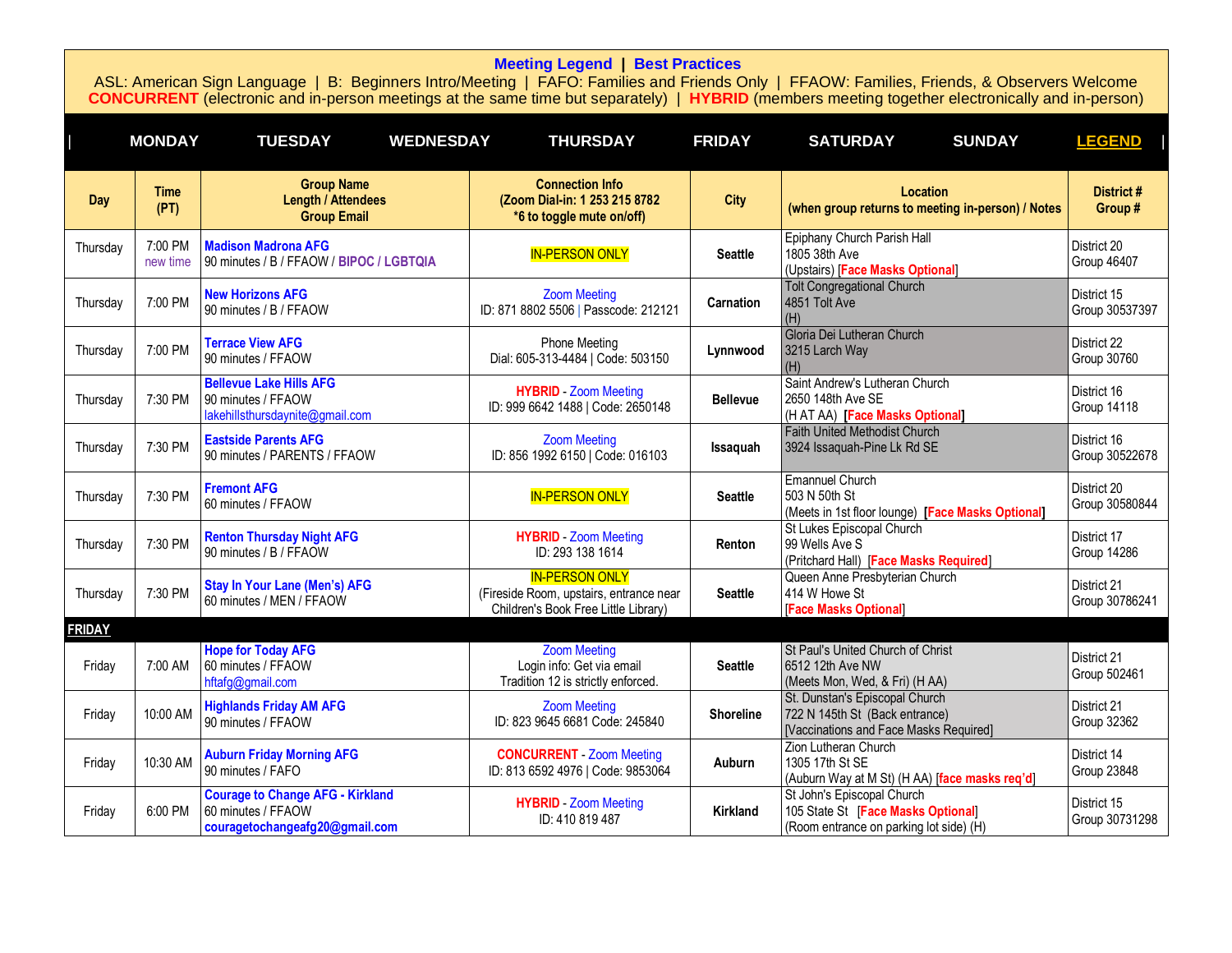<span id="page-6-0"></span>

|                 | <b>MONDAY</b>       | <b>TUESDAY</b><br><b>WEDNESDAY</b>                                                                              | <b>THURSDAY</b>                                                                      | <b>FRIDAY</b>      | <b>SUNDAY</b><br><b>SATURDAY</b>                                                                          | <b>LEGEND</b>                       |
|-----------------|---------------------|-----------------------------------------------------------------------------------------------------------------|--------------------------------------------------------------------------------------|--------------------|-----------------------------------------------------------------------------------------------------------|-------------------------------------|
| Day             | <b>Time</b><br>(PT) | <b>Group Name</b><br><b>Length / Attendees</b><br><b>Group Email</b>                                            | <b>Connection Info</b><br>(Zoom Dial-in: 1 253 215 8782<br>*6 to toggle mute on/off) | <b>City</b>        | Location<br>(when group returns to meeting in-person) / Notes                                             | District #<br>Group #               |
| Friday          | 7:00 PM             | <b>Friday Night Women's AFG</b><br>60 minutes / WOMEN / FFAOW                                                   | <b>Zoom Meeting</b><br>ID: 87327654713                                               | <b>Seattle</b>     |                                                                                                           | District 20<br>Group<br>87327654713 |
| Friday          | 7:00 PM             | <b>Practice Makes Progress Women AFG</b><br>60 minutes / WOMEN / FFAOW<br>4th Friday of the month is 75 minutes | SUSPENDED DURING COVID                                                               | <b>Seattle</b>     | Wallingford Presbyterian Church<br>1414 N 42nd St<br>(Enter back of church)                               | District 20<br>Group 30712924       |
| Friday          | 7:30 PM             | <b>Burien Friday Night AFG</b><br>60 minutes / FFAOW<br><b>Book Study: Reaching for Personal Freedom</b>        | <b>IN-PERSON ONLY</b>                                                                | <b>Burien</b>      | St Elizabeth's Episcopal Church<br>1005 SW 152nd St<br>(H) [Face Masks Required]                          | District 18<br><b>Group 14302</b>   |
| Friday          | 7:30 PM             | <b>Kent All Men's AFG</b><br>90 minutes / MEN / B / FFAOW                                                       | <b>IN-PERSON ONLY</b>                                                                | Kent               | Church of the Holy Spirit<br>327 2nd Ave S<br>(Library /enter in back) (H) [Face Masks Optional]          | District 14<br><b>Group 14217</b>   |
| Friday          | 7:30 PM             | <b>Redmond Friday Night AFG</b><br>90 minutes / FFAOW                                                           | <b>CONCURRENT</b> Zoom Meeting<br>ID: 814 5643 0990   Code: 151790                   | Redmond            | Faith Lutheran School<br>9041 166th Ave NE<br>(Downstairs / go thru AA room) (H AA)                       | District 15<br>Group 14285          |
| Friday          | 7:30 PM             | Seattle Men's AFG (Speaker Mtg 5th week)<br>90 minutes / MEN / FFAOW<br>Web site seattle.mens.alanon@gmail.com  | <b>IN-PERSON ONLY</b>                                                                | <b>Seattle</b>     | Northminster Presbyterian Church<br>7706 25th Ave NW<br>(H) [Face Masks Optional]                         | District 21<br>Group 30582130       |
| Friday          | 8:00 PM             | Friday Night LGBTQ+ AFG<br>60 minutes / LGBTQ+ / FAFO                                                           | <b>Zoom Meeting</b><br>ID: 885 7338 2625                                             | <b>Seattle</b>     | <b>Peer Seattle</b><br>1520 Bellevue Ave, Ste 100<br>(H)                                                  | District 20<br><b>Group 14299</b>   |
| Friday          | 8:00 PM             | <b>TGIF AFG</b><br>90 minutes / FFAOW                                                                           | <b>IN-PERSON ONLY</b>                                                                | <b>Edmonds</b>     | Maplewood Presbyterian Church<br>19523 84th Ave W<br>(Corner of 196th) (H) [Face Masks Required]          | District 22<br><b>Group 14171</b>   |
| <b>SATURDAY</b> |                     |                                                                                                                 |                                                                                      |                    |                                                                                                           |                                     |
| Saturday        | 8:00 AM             | <b>First Step AFG</b><br>60 minutes / FFAO                                                                      | <b>Zoom Meeting</b><br>ID: 824 0756 5990   Code: Step1                               | <b>Seattle</b>     |                                                                                                           | Group 30779457                      |
| Saturday        | 8:30 AM             | <b>Peace of the Program AFG</b><br>60 minutes / FFAOW                                                           | <b>Zoom Meeting</b><br>ID: 819 420 1903   Code: 123456                               | <b>Sammamish</b>   | Sammamish Presbyterian Church<br>22522 NE Inglewood Hill Rd<br>(Bldg B-across from office) (FF H)         | District 16<br>Group 30671602       |
| Saturday        | 8:30 AM             | <b>West Seattle Saturday Morning AFG</b><br>90 minutes / FFAOW<br>wssatalanon@gmail.com                         | <b>CONCURRENT</b> Zoom Meeting<br>ID: 908 965 756   Code: 627493                     | <b>Seattle</b>     | St. John the Baptist Episcopal Church<br>3050 California Ave SW, Parish Hall<br>(H) [Face Masks Required] | District 19<br>Group 37671          |
| Saturday        | 9:00 AM             | <b>Changing Attitudes AFG</b><br>90 minutes / FFAOW                                                             | <b>IN-PERSON ONLY</b>                                                                | <b>Federal Way</b> | Wayside Church of Christ<br>2000 SW Dash Point Rd<br>(H) [Face Masks Optional]                            | District 14<br>Group 53678          |
| Saturday        | 9:30 AM             | <b>Saturday Morning Open Breakfast AFG</b><br>90 minutes / FFAOW                                                | <b>Zoom Meeting</b><br>ID: 532 675 6421   Code: 197673                               | Auburn             | <b>Trotter's Family Restaurant</b><br>825 Harvey Rd<br>(H)                                                | District 14<br>Group 66395          |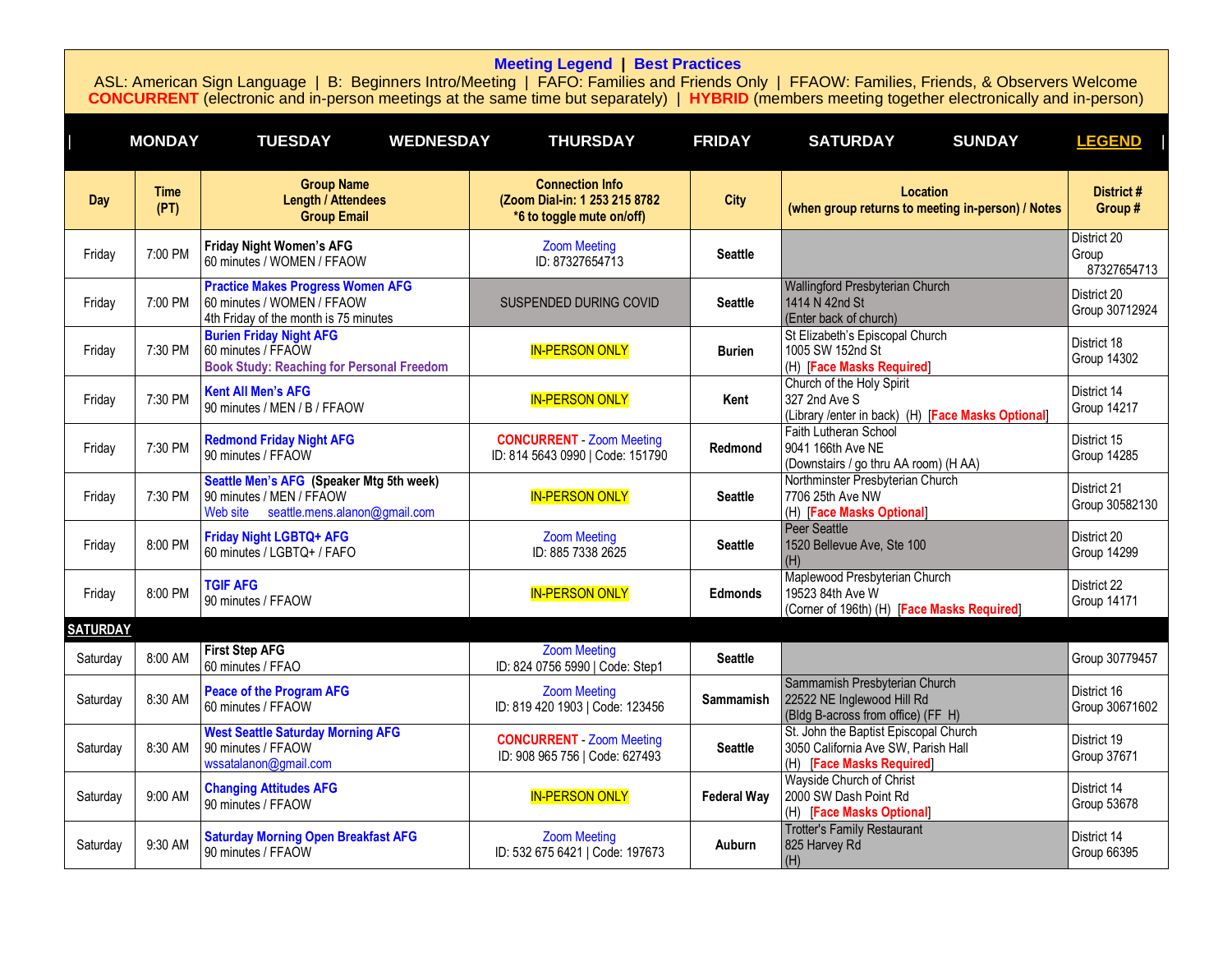<span id="page-7-0"></span>

|               | <b>MONDAY</b>       | <b>TUESDAY</b><br><b>WEDNESDAY</b>                                                                                             | <b>THURSDAY</b>                                                                                | <b>FRIDAY</b>    | <b>SUNDAY</b><br><b>SATURDAY</b>                                                                                        | <b>LEGEND</b>                     |
|---------------|---------------------|--------------------------------------------------------------------------------------------------------------------------------|------------------------------------------------------------------------------------------------|------------------|-------------------------------------------------------------------------------------------------------------------------|-----------------------------------|
| <b>Day</b>    | <b>Time</b><br>(PT) | <b>Group Name</b><br><b>Length / Attendees</b><br><b>Group Email</b>                                                           | <b>Connection Info</b><br>(Zoom Dial-in: 1 253 215 8782<br>*6 to toggle mute on/off)           | <b>City</b>      | Location<br>(when group returns to meeting in-person) / Notes                                                           | District #<br>Group#              |
| Saturday      | 10:00 AM            | <b>Expect a Miracle AFG</b><br>90 minutes / FAFO                                                                               | <b>HYBRID</b> Zoom Meeting<br>ID: 867 9195 0378   Code: 239058                                 | Kent             | Kent United Methodist Church<br>11010 SE 248th St<br>(H) [Face Masks Required]                                          | District 14<br><b>Group 14216</b> |
| Saturday      | 10:00 AM            | <b>Upward Bound Again AFG</b><br>90 minutes / FFAOW                                                                            | <b>HYBRID</b> - Zoom Meeting<br>ID: 856 2984 4324   Code: 634512                               | <b>Burien</b>    | <b>Burien Elks Club</b><br>14006 1st Ave S<br>[New Location - Face Masks Required]                                      | District 18<br>Group 14331        |
| Saturday      | 10:00 AM            | Renton Fourth Step Study Group AFG<br>90 minutes / FAFO                                                                        | <b>Zoom Meeting</b><br>ID: 828 5671 8288   Code: 206238<br>Workbook: Blueprint for Progress    | Renton           | <b>Pritchard Hall</b><br>99 Wells Ave S                                                                                 | District 17<br><b>Group 61102</b> |
| Saturday      | 10:00 AM            | <b>Saturday Morning AFG</b><br>60 minutes / B / FFAOW                                                                          | <b>Zoom Meeting</b><br>ID: 617 173 7159                                                        | Vashon           | Vashon Presbyterian Church<br>17708 Vashon Hwy SW<br>(Upstairs in belfry - pull cow bell) (B)                           | District 19<br>Group 30556459     |
| Saturday      | 10:30 AM            | <b>Renton Saturday Morning AFG</b><br>90 minutes / FAFO                                                                        | <b>HYBRID</b> - Phone Meeting<br>Dial: 978 990 5000   Code: 742424                             | Renton           | Valley Church [Face Masks Required]<br>16431 SE Renton-Issaquah Rd<br>(downstairs / follow signs) (H)                   | District 17<br>Group 37673        |
| Saturday      | 10:30 AM            | <b>How Important Is It Women's AFG</b><br>60 minutes / WOMEN / FFAOW<br>hiitsatwomen@gmail.com                                 | <b>CONCURRENT</b> Zoom Meeting<br>ID: 694 879 630   Code: 272730                               | <b>Seattle</b>   | Queen Anne Lutheran Church<br>2400 8th Ave W (Use McGraw St entrance only)<br>[Face Masks & Social Distancing Required] | District 20<br>Group 30578357     |
| Saturday      | 11:00 AM            | <b>Search for Serenity AFG</b><br>60 minutes / B / FFAOW<br>SFSODAT.2020@gmail.com                                             | <b>HYBRID</b> - Zoom Meeting<br>ID: 678 139 085   Code: ODAT<br>or 261833 for telephone access | Bellevue         | Alano Club of the Eastside<br>12302 NE 8th St [Face Masks Required & BYOB]<br>(In annex at rear of Alano Club) (H)      | District 15<br><b>Group 24759</b> |
| Saturday      | 7:30 PM             | <b>Saturday AFG Recovery</b><br>90 minutes / FAFO                                                                              | <b>Zoom Meeting</b><br>ID: 217695800   Code: 524546                                            | <b>Seattle</b>   | Sandpoint Community Church<br>4710 NE 70th St<br>(Enter on NE corner) (H)                                               | District 21<br>Group 42815        |
| Saturday      | 7:30 PM             | 2nd Saturday MESH Speaker Meeting AFG<br>90 minutes / FFAOW<br>mesh.coordnator@gmail.com                                       | SUSPENDED DURING COVID                                                                         | <b>Shoreline</b> | St David Emmanuel Episcopal Church<br>18842 Meridian Ave N<br>(H)                                                       | District 22<br>Group 503944       |
| Saturday      | 7:30 PM             | 3rd Saturday HEAR Speaker Meeting AFG<br>90 minutes / FFAOW                                                                    | <b>Zoom Meeting</b><br>ID: 896 7579 4182   Code: 107130                                        | Kent             | <b>Hillside Church</b><br>930 E James St<br>(H)                                                                         | District 14<br>Group 30507169     |
| <b>SUNDAY</b> |                     |                                                                                                                                |                                                                                                |                  |                                                                                                                         |                                   |
| Sunday        | 8:30 AM             | <b>Sunday AM Fresh Start AFG - ASL Available</b><br>90 minutes / FFAOW / B (3rd week) /<br>ASL weekly / Sponsorship (5th week) | <b>Zoom Meeting</b><br>ID: 662 081 154   Code: 213424<br>Host will open the Room by 8:15am     | <b>Seattle</b>   | <b>UW School of Social Work</b><br>4101 15th Ave NE #301<br>(H)                                                         | District 20<br><b>Group 43260</b> |
| Sunday        | 9:00 AM             | <b>Vashon Sunday Side Up AFG</b><br>90 minutes / FFAOW                                                                         | SUSPENDED DURING COVID                                                                         | Vashon           | Vashon Presbyterian Church<br>17708 Vashon Hwy SW<br>(Upstairs belfry) (FF)                                             | District 19<br>Group 30043        |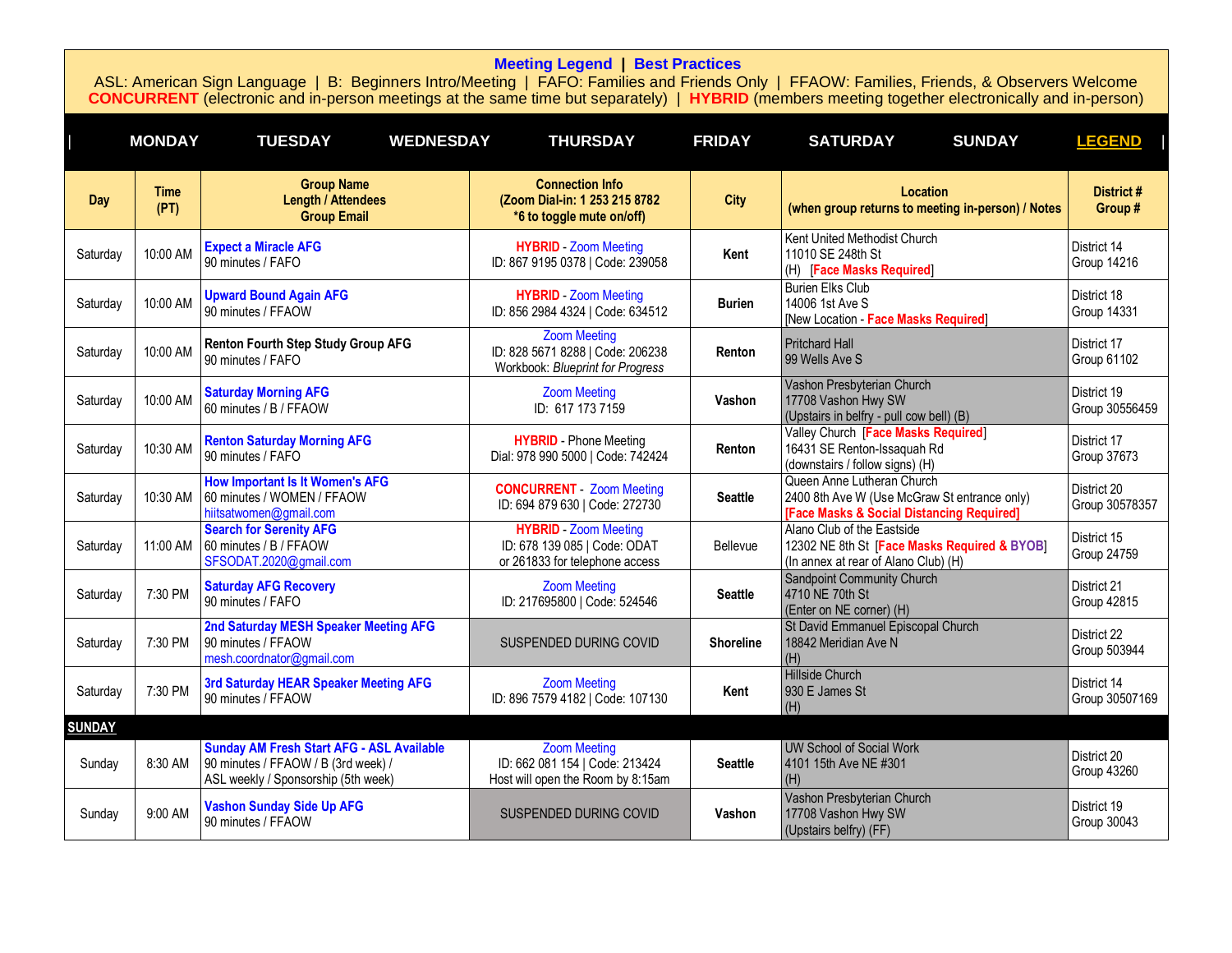|  |  | <b>Meeting Legend   Best Practices</b> |
|--|--|----------------------------------------|
|--|--|----------------------------------------|

ASL: American Sign Language | B: Beginners Intro/Meeting | FAFO: Families and Friends Only | FFAOW: Families, Friends, & Observers Welcome **CONCURRENT** (electronic and in-person meetings at the same time but separately) | **HYBRID** (members meeting together electronically and in-person)

|        | <b>MONDAY</b>       | <b>TUESDAY</b><br><b>WEDNESDAY</b>                                   | <b>THURSDAY</b>                                                                                  | <b>FRIDAY</b>   | <b>SATURDAY</b><br><b>SUNDAY</b>                                                                                        | <b>LEGEND</b>                 |
|--------|---------------------|----------------------------------------------------------------------|--------------------------------------------------------------------------------------------------|-----------------|-------------------------------------------------------------------------------------------------------------------------|-------------------------------|
| Day    | <b>Time</b><br>(PT) | <b>Group Name</b><br><b>Length / Attendees</b><br><b>Group Email</b> | <b>Connection Info</b><br>(Zoom Dial-in: 1 253 215 8782<br>*6 to toggle mute on/off)             | <b>City</b>     | <b>Location</b><br>(when group returns to meeting in-person) / Notes                                                    | District #<br>Group#          |
| Sunday | 12:00 PM            | <b>Pathways to Recovery Step Study AFG</b><br>90 minutes / FFAOW     | <b>Zoom Meeting</b><br>ID: 875 4336 0833                                                         | <b>Seattle</b>  | Seattle University Student Center<br>901 12th Ave #122                                                                  | District 20<br>Group 30536933 |
| Sunday | 12:00 PM            | <b>Sunday Nooners AFG</b><br>75 minutes / FFAOW                      | SUSPENDED DURING COVID                                                                           | <b>Bellevue</b> | Alano Club of the Eastside<br>12302 NE 8th St<br>(H)                                                                    | District 15<br>Group 30608906 |
| Sunday | 6:00 PM             | <b>Enumclaw Sunday Nite AFG</b><br>60 minutes / B / FAFO             | <b>Zoom Meeting</b><br>ID: 941 566 343   Code: 886139                                            | Enumclaw        | <b>Hillside Community Church</b><br>24015 SE 436th Way<br>(90 H)                                                        | District 14<br>Group 53679    |
| Sunday | 7:00 PM             | <b>Ballard Sunday Nite AFG</b><br>90 minutes / FFAOW                 | <b>HYBRID</b> - Zoom Meeting<br>ID: 380 019 636   Code: 651212                                   | <b>Seattle</b>  | St Paul's United Church of Christ<br>16512 12th Ave NW<br>(H) Downstairs in Foster Hall [face masks required]           | District 21<br>Group 14300    |
| Sunday | 7:00 PM             | <b>Bothell Sunday Night AFG</b><br>90 minutes / FFAOW                | <b>IN-PERSON ONLY</b><br>(Late arrivals: Please see note on the<br>front door to text for entry) | <b>Bothell</b>  | First Lutheran Church of Bothell<br>10207 NE 183rd St<br>(FF H) [Face Masks Optional]                                   | District 15<br>Group 41890    |
| Sunday | 7:30 PM             | <b>Auburn Sunday Night AFG</b><br>90 minutes/ B / FAFO               | <b>HYBRID</b> - Zoom Meeting<br>ID: 847 1218 9588   Code: 878251                                 | Auburn          | Holy Family Catholic Church<br>505 17th St SE<br><b>Face Masks Optional</b><br>(Enter main church on 17th St SE) (H AA) | District 14<br>Group 14111    |

Spanish Meetings (Encuentros en español): <https://www.seattle-al-anon.org/meetings.html>

Alateen Meetings:<https://www.seattle-al-anon.org/alateen.html>